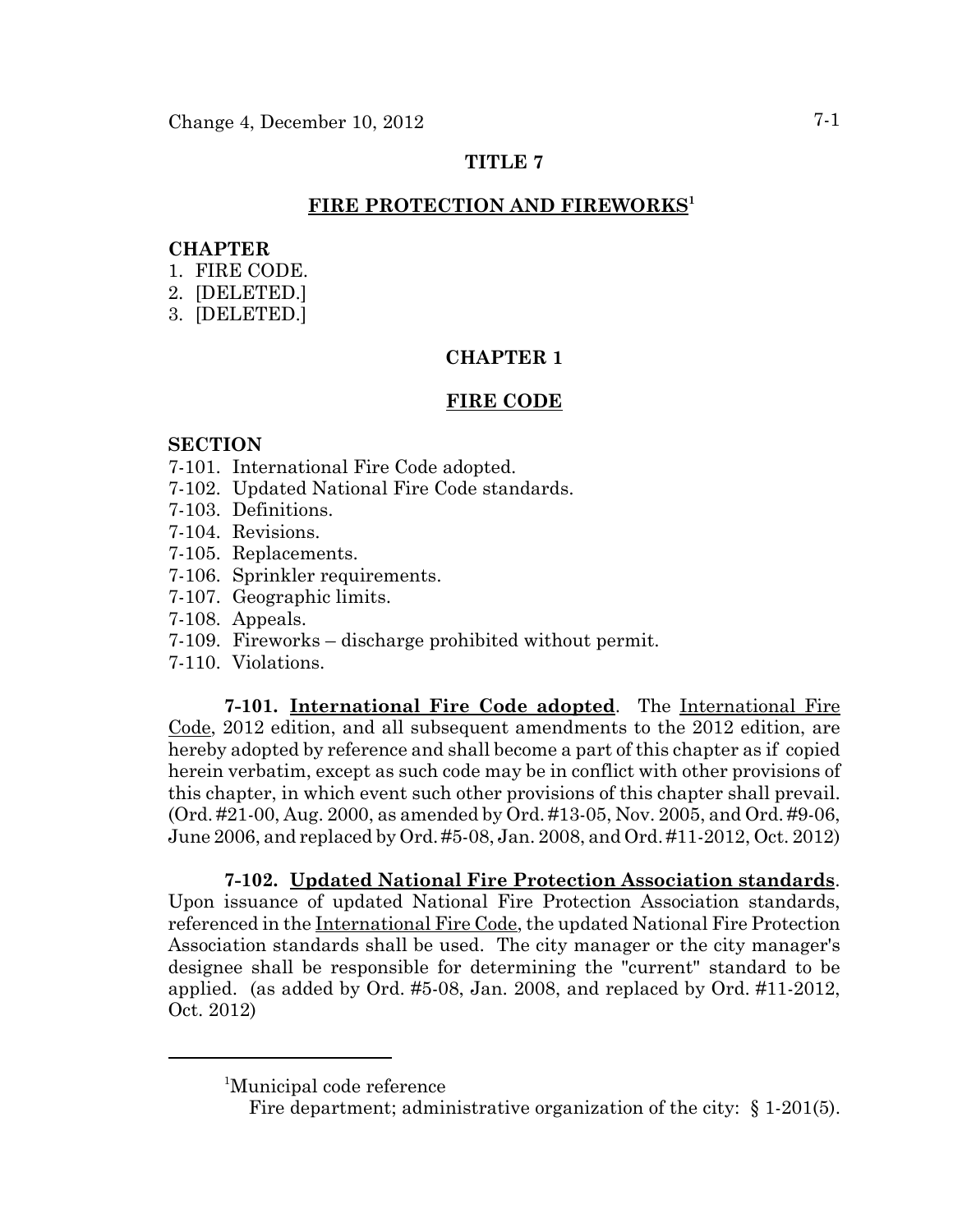**7-103. Definitions**. (1) Wherever the word "municipality" is used in the International Fire Code adopted by this chapter, it shall be held to mean the City of Oak Ridge.

(2) Wherever the term "corporation counsel" is used in the International Fire Code adopted by this chapter, it shall be held to mean the attorney for the city. (as added by Ord. #5-08, Jan. 2008, and replaced by Ord. #11-2012, Oct. 2012)

**7-104. Revisions**. The following sections of the International Fire Code are hereby revised:

(1) Section 101.1. Insert: City of Oak Ridge, Tennessee for the name of the jurisdiction.

(2) Section 111.4. Insert: \$0.00 for the first amount and \$50.00 for the second amount.

(3) Section 507.5.1. Delete the text of this section in its entirety and replace with the following language:

- (a) Fire hydrants, where required; Residential. The maximum distance between fire hydrants, measured along street centerlines, shall be 450 feet.
- (b) Fire hydrants, where required; Non-Residential.

On roadways, the maximum distance between fire hydrants, measured along street centerlines, shall be 1000 feet.

In addition, no point on the exterior of a commercial building may be more than 500 feet from an approved fire hydrant.

In addition, in buildings required to have a sprinkler fire protection system installed, one accessible hydrant (either public or private) will be located not more than 100 feet from the fire siamese connection. For buildings with a sprinkler system, there will be one accessible hydrant provided on each of two opposing sides of the building. The hydrant required for the sprinkler system may be counted as one of these hydrants. There shall be additional hydrants provided to meet the requirement of a maximum 500-foot distance between a hydrant and any part of the building first floor. The hydrant(s) will be situated not less than two feet and not more than 10 feet from the curb of an access road, parking area, or public road. If situated in a parking area, there will be an area of NO PARKING marked around the hydrant for an area of 15 feet on all sides.

Example: A non-residential building of a 20,000 square feet area, sprinklered, would need a minimum of two hydrants (one within 100 feet of the sprinkler siamese connection and one on the opposing side of the building).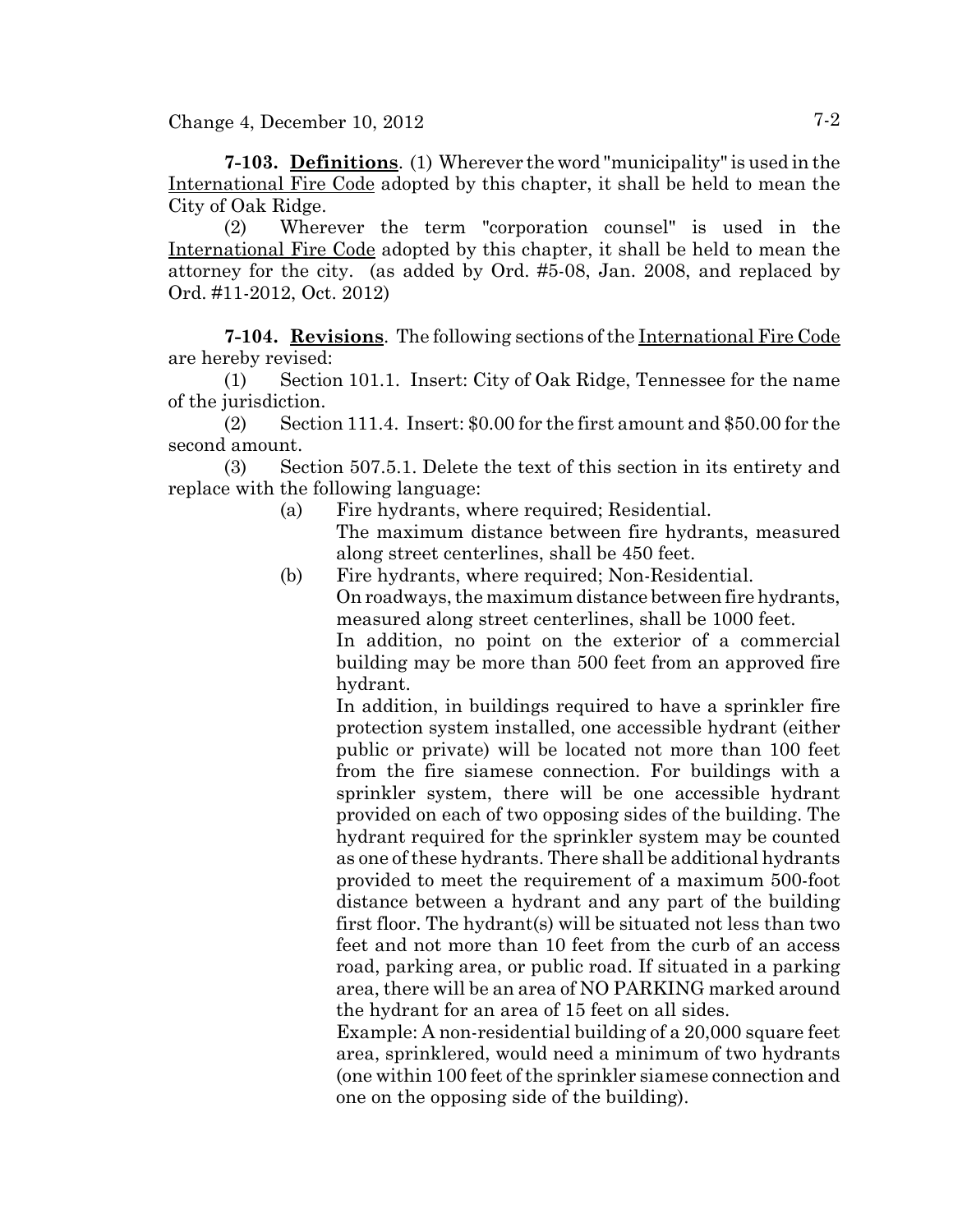Paved access of a minimum of 20 feet in width shall be required within 100 feet of two sides of each non-residential building. Paved access roads shall be required to be within ten feet of each required fire hydrant.

Emergency access to each side of all buildings three or more stories in height shall be provided by means of an unobstructed area of at least 12 feet in width which would support the weight of a fire ladder truck. This area is not required to be a permanent roadway, but must be accessible during an emergency. Prior to completion of grading and landscaping design, the fire department should be consulted. (as added by Ord. #5-08, Jan. 2008, and replaced by Ord. #11-2012, Oct. 2012)

**7-105. Replacements**. The square footage amounts referred to in certain sections of the International Fire Code are hereby deleted and replaced as follows:

(1) In Sections 903.2.1.1, 903.2.1.3, and 903.2.1.4 of the International Fire Code (requiring sprinkler systems to be installed at a square footage threshold), replace the number 12,000 with the number 10,000.

(2) In Section 903.2.3 of the International Fire Code (requiring sprinkler systems to be installed at a square footage threshold in Educational Occupancies), replace the number 12,000 with the number 10,000.

(3) In Sections 903.2.4, and 903.2.7 of the International Fire Code (requiring sprinkler systems to be installed at a square footage threshold), replace the number 12,000 with the number 10,000, and replace the number 24,000 with the number 20,000.

(4) In Sections 903.2.9, 903.2.9.1, and 903.2.10 of the International Fire Code (requiring sprinkler systems to be installed at a square footage threshold), replace the number 12,000 with the number 10,000. (as added by Ord. #5-08, Jan. 2008, and replaced by Ord. #11-2012, Oct. 2012)

**7-106. Sprinkler requirements**. Sprinkler requirements are set forth in title 12, chapter 2, of the code of ordinances. (as added by Ord. #5-08, Jan. 2008, and replaced by Ord. #11-2012, Oct. 2012)

**7-107. Geographic limits**. The geographic limits referred to in certain sections of the International Fire Code are hereby established as follows:

(1) Section 5504.3.1.1 (geographic limits in which the storage of flammable cryogenic fluids in stationary containers is prohibited): All Zones (as defined in the City of Oak Ridge Zoning Ordinance) except IND1, IND2, IND3, FIR and IMDO.

(2) Section 5704.2.9.6.1 (geographic limits in which the storage of Class I and Class II liquids in outside above-ground tanks is prohibited): All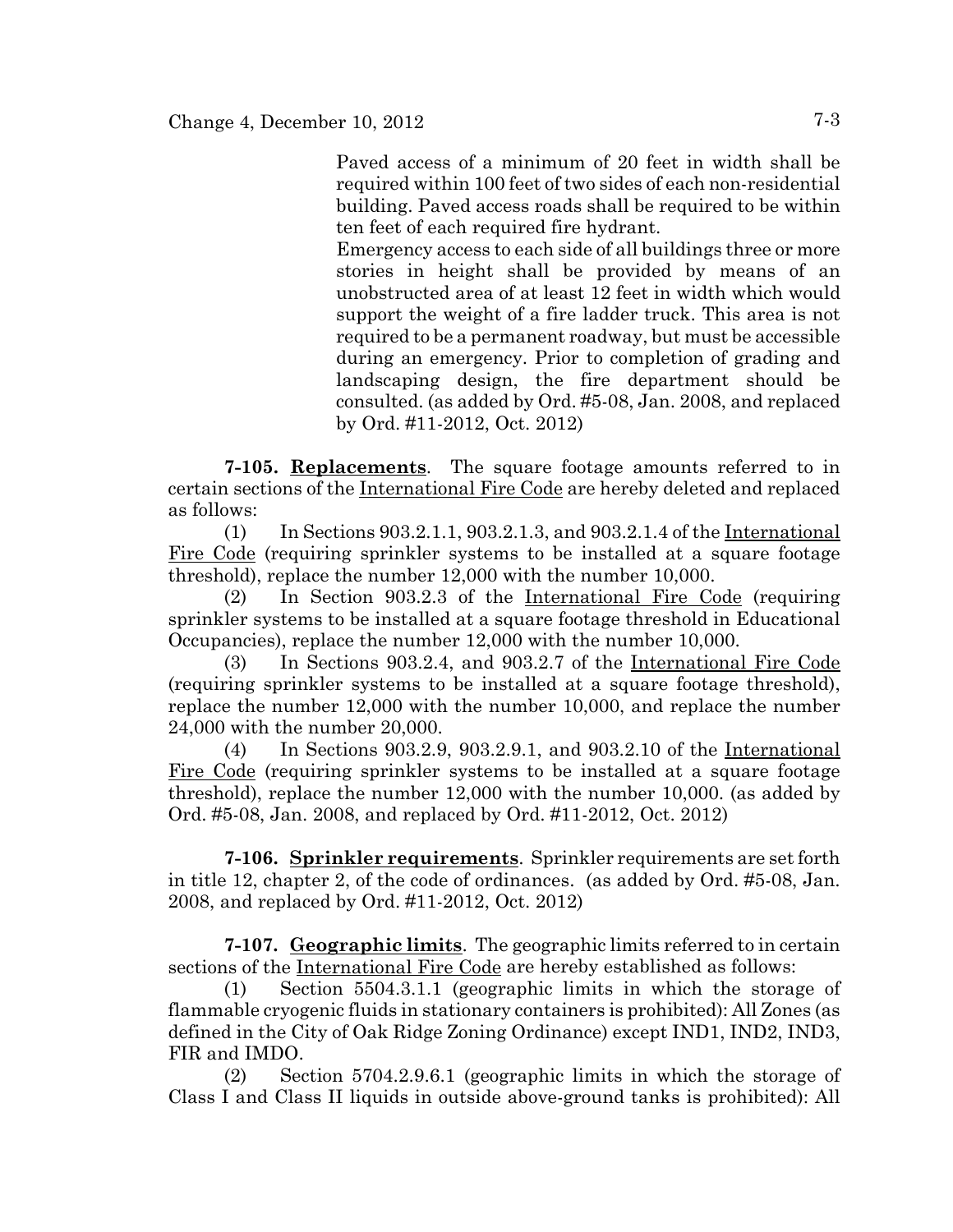Change 4, December 10, 2012 7-4

Zones (as defined in the City of Oak Ridge Zoning Ordinance) except IND1, IND2, IND3, FIR and IMDO.

Flammable or combustible liquids in Zones other than IND1, IND2, IND3, FIR or IMDO. This use may be allowed on review by the fire chief. Approval will depend upon an engineering analysis of the hazards involved with the use and the location of the tank with respect to property exposures.

(3) Section 5706.2.4.4 (geographic limits in which the storage of Class I and Class II liquids in above-ground tanks is prohibited): All Zones (as defined in the City of Oak Ridge Zoning Ordinance) except IND1, IND2, IND3 FIR and IMDO.

Flammable or combustible liquids in Zones other than IND1, IND2, IND3, FIR or IMDO. This use may be allowed on review by the fire chief. Approval will depend upon an engineering analysis of the hazards involved with the use and the location of the tank with respect to property exposures.

(4) Section 6104.2 (geographic limits in which the storage of liquefied petroleum gas is restricted): All Zones (as defined in the City of Oak Ridge Zoning Ordinance) except IND1, IND2, IND3, FIR and IMDO. (as added by Ord. #5-08, Jan. 2008, and replaced by Ord. #11-2012, Oct. 2012)

**7-108. Appeals**. Appeals are made to the board of building and housing code appeals and the process is set forth in title 12, chapter 2, of the code of ordinances. (as added by Ord. #5-08, Jan. 2008, and replaced by Ord. #11-2012, Oct. 2012)

**7-109. Fireworks--discharge prohibited without a permit**. The discharge of fireworks is prohibited within the city limits without a permit, as set forth in chapter 56, Explosives and Fireworks, of the International Fire Code. (as added by Ord. #5-08, Jan. 2008, and replaced by Ord. #11-2012, Oct. 2012)

**7-110. Violations**. Section 109.3 of the International Fire Code is deleted in its entirety and replaced with the following provisions:

(1) Any person who shall violate any of the provisions of the International Fire Code adopted by this chapter or fails to comply therewith, or who shall violate or fail to comply with any order made thereunder, or who shall build in violation of any detailed statement of specifications or plans submitted and approved thereunder or any certificate or permit issued thereunder, and from which no appeal has been taken, or who shall fail to comply with such an order as affirmed or modified by the city court or by a court of competent jurisdiction, within the time fixed herein, shall severally for each and every such violation and noncompliance respectively, be guilty of a misdemeanor, punishable as provided in § 1-107 of this code of ordinances. The imposition of one (1) penalty for any violation shall not excuse the violation or permit it to continue, and all such persons shall be required to correct or remedy such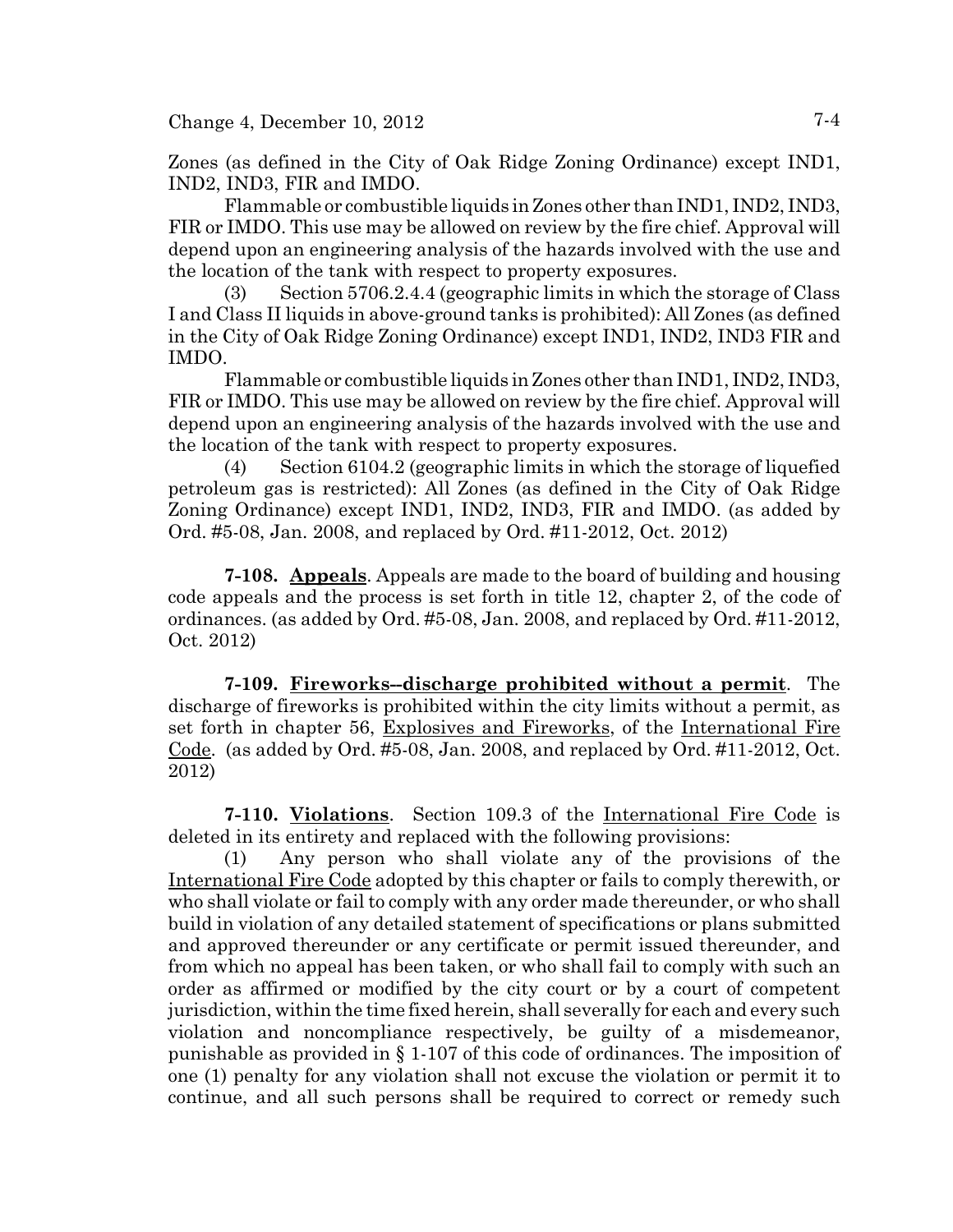violations or defects within a reasonable time. When not otherwise specified, each day that prohibited conditions are maintained shall constitute a separate offense.

(2) The application of the above penalty shall not be held to prevent the enforced removal of prohibited conditions. (as added by Ord. #5-08, Jan. 2008, and replaced by Ord. #11-2012, Oct. 2012)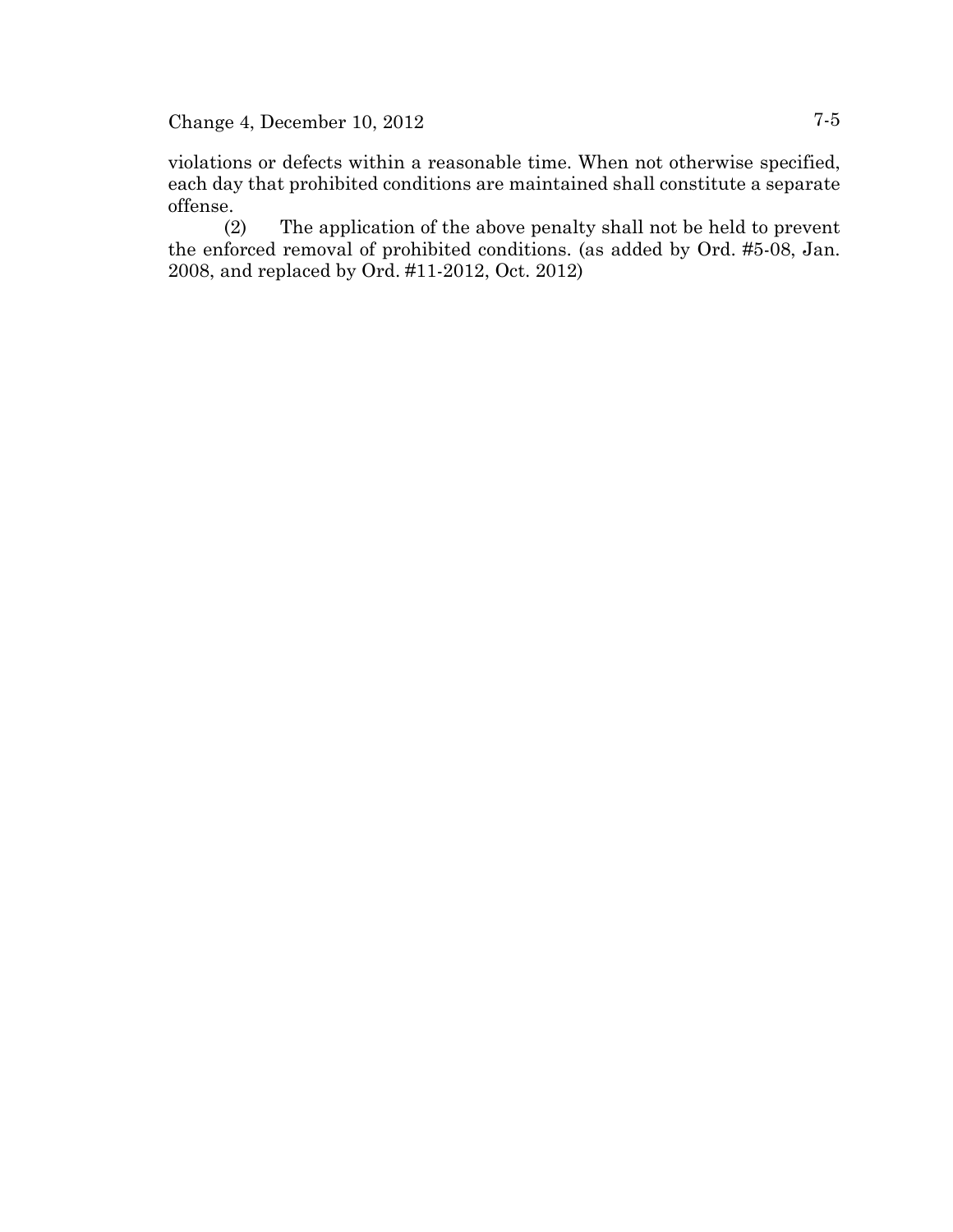# **CHAPTER 2**

# **[DELETED]**

(as deleted by Ord. #5-08, Jan. 2008)